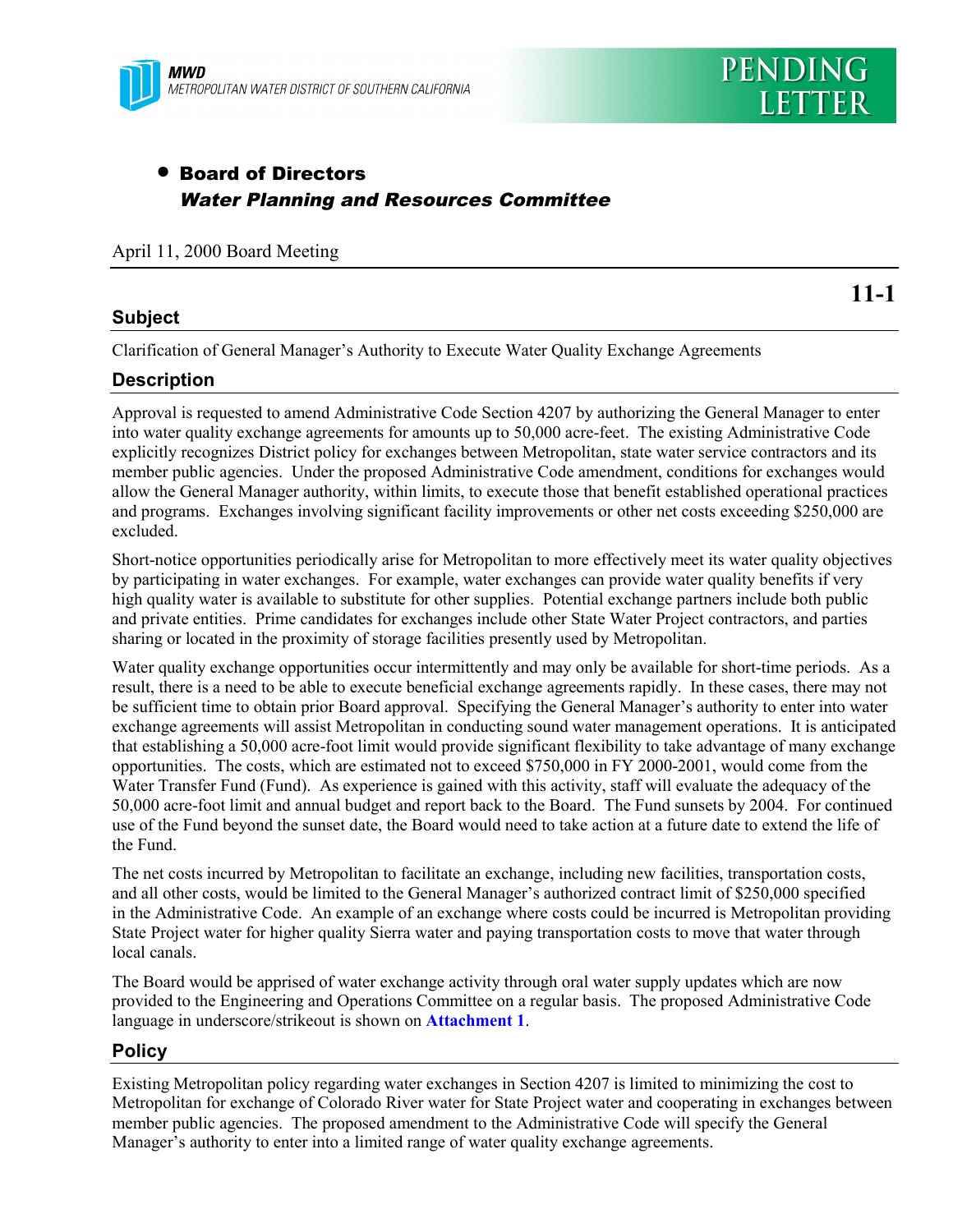# **Board Options/Fiscal Impacts**

#### **Option #1**

Approve the proposed amendment to Administrative Code Section 4207 set forth in **Attachment 1** to specify the General Manager's authority to enter into water exchange agreements.

**Fiscal Impact:** Net costs to facilitate an exchange would be within the General Manager's authority of \$250,000, and a total expenditure of \$750,000.

**Option #2**

Do not amend the Administrative Code regarding the General Manager's authority to enter into water exchange agreements.

**Fiscal Impact:** No net costs.

# **Staff Recommendation**

Option #1.

3/20/2000 *Stephen N. Arakawa Date*

*Acting Manager, Water Resource Management*

*General Manager Date* 3/29/2000

**Attachment 1**